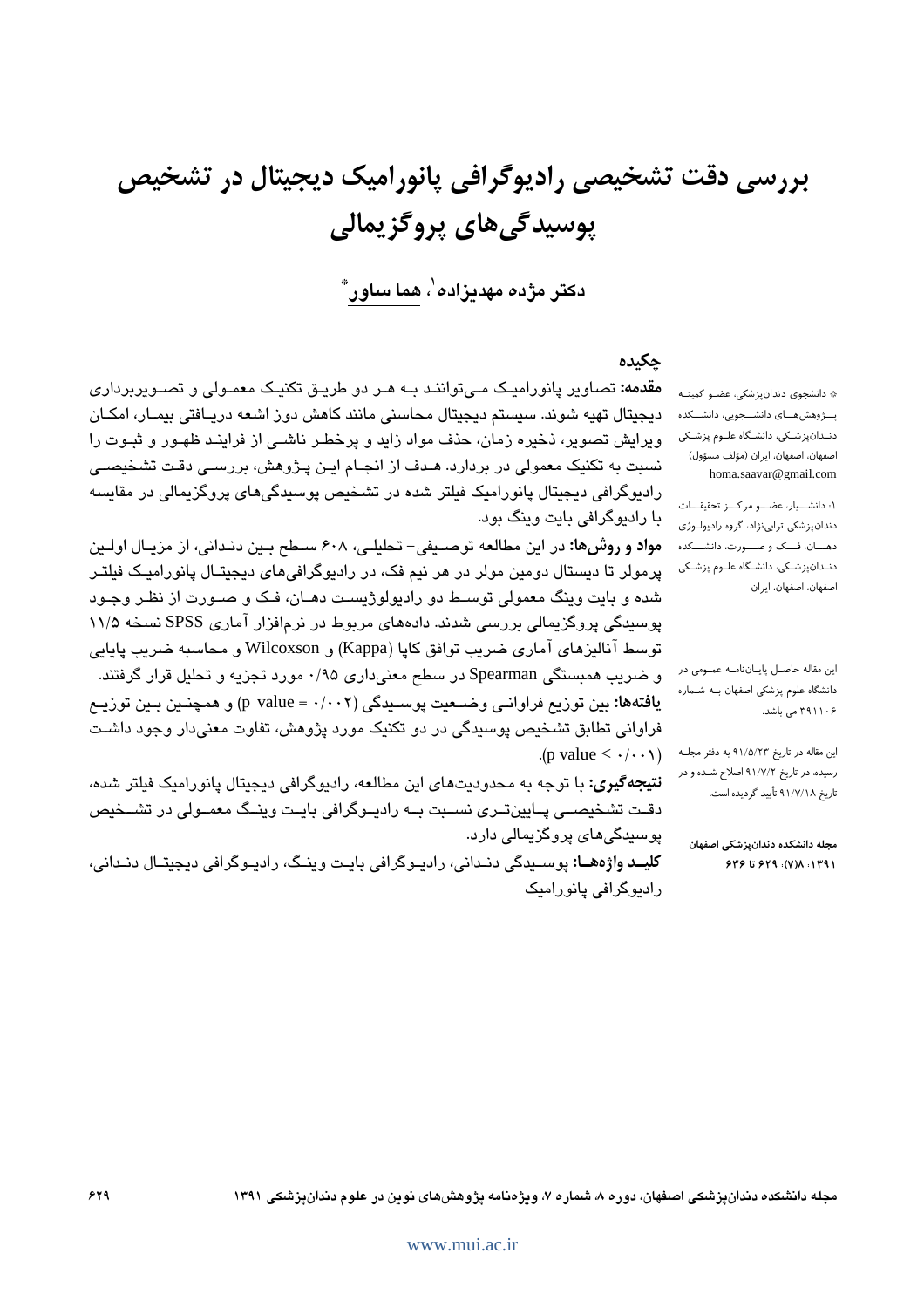مقدمه

یانورامیک، پری اییکال و بایت وینگ رادیوگرافی هـایی هسـتند که در تشخیص و درمان نهـایی بیمـاریهـای دهـان و دنـدان کمک می کنند[۴-۱].

اگرچه سری کامل داخل دهانی، رادیوگرافی استاندارد برای بررسی مشکلات دهان و دندان میباشد امـا دنـدان پزشـکان، رادیوگرافی های پانورامیک همراه بـا سـری بایـت وینـگ را در گروههای سنی مختلف بیماران تـرجیح مـیcهنـد. رادیـوگرافی پانورامیک به دلیل میزان پرتو کم و سادگی کاربرد و نیاز بـه زمان كمتر و افزايش راحتى بيمار به عنوان يـك روش خـارجى دهانی، مورد پسند می باشد[۳، ۲].

برخی تحقیقات رادیوگرافی داخل دهـانی را بـا پانورامیـک برای تشخیص بیماری های دهان مقایسه کردند و نتیجـه ایـن تحقیقات نشان داد که با پیشرفت تکنولوژی، وضوح تصـویر در راديوكرافى هاى پانوراميك ديجيتال فيلتر شده افزايش يافتـه است و این رادیـوگرافی در حـد رادیـوگرافی داخـل دهـانی در تشخيص كمك كننده است[۴-١].

رادیوگرافی بایت وینگ به عنوان یک تکنیک داخل دهانی برای تشخیص پوسیدگی پروگزیمالی پذیرفتـه شـده اسـت امـا دارای معایبی مانند عدم راحتی بیمار، نیاز به مهارت ف رد عمـل کننده و در صورت تکرار رادیوگرافی افزایش دوز دریافتی بیمـار می باشد[ع ۵].

مسأله ترجيح بيماران در انتخـاب نـوع راديـوگرافي مسـأله مهمی است بنابراین برای آن دسته از بیمارانی کـه رادیـوگرافی داخل دهانی بایت وینگ را ناخوشایند میپندارند، مانند افرادی که رفلکس تهوع شدید دارند، رادیوگرافی پانورامیـک بیشــترین ســهولت را دارا خواهــد بــود، همچنــین در مــورد بیمــارانی کــه رادیوگرافیهای داخل دهانی برای آنها عملی و کاربردی نيست، ماننــد افــراد نــاتوان از لحــاظ فيزيكــي (Disable) راديوكرافي پانوراميك انتخاب خوب و مناسبي است[٧].

تصاویر پانورامیک هـم بـه وسـیله تکنیـک معمـولی تهیـه می شوند و هم به وسیله تصویربرداری دیجیتال کـه در مقایسـه این دو، سیستم دیجیتال محاسنی نسبت بـه تکنیـک معمـولی دارد از جمله:

كاهش دوز اشعه دريافتى بيمار، امكان ويـرايش تصـوير در

جهت رسیدن به تشخیص صحیح، ارزش تشخیصی بالاتر و در نتيجه آسانتر كردن تفسير راديوگرافي، ذخيره زمان، حذف مواد زاید و پرخطر ناشی از فرایند ظهور و ثبوت[ ٠١١ه ١].

در تصویربرداری دیجیتـال، هـدف از کــاربرد فیلترهـای Sharpening و Smoothing، بهبـــــود كيفيــــت تصـــــوير رادیوگرافی با حذف Blur (مه آلودگی) یا Noise میباشد. بـه طور کلی فیلترهـای Sharpening و Smoothing مــ تواننـد تصاویر رادیوگرافیک را مطلوبتر سازند، اما با این حـال نشــان داده شده كه قطعاً باعث بهبود تشخيص نمىشوند[١٢].

با توجه به گزارش Akkaya و همكاران[۲]، در مورد توانایی رادیوگرافی های پانورامیک تهیه شـده بـا دسـتگاههـای نسل جدید و همچنین تحقیـق Peltola و همکـاران[۱۳] کـه بررسی کامل داخل دهانی از جمله پوسیدگی را بـا اسـتفاده از رادیںوگرافی پانورامیک انجےام دادنے، مےتوان رادیںوگرافی پانورامیک تهیه شده با دستگاههای نسل جدید را با رادیوگرافی بايت وينگ از نظر قدرت تشخيص پوسيدگي مقايسه كرد.

با توجـه بـه گـزارش Ivanauskaite و همكـاران[۱۴] رادیوگرافی پانورامیک با رادیوگرافی بایت وینگ در تشخیص بیماری های دهان قابل مقایسه است و اختلاف معنی داری بـین آنها وجـود نـدارد و همچنـین نظـر بـه ایـن کـه رادیـوگرافی پانورامیک به دلیل میزان پرتو کـم، سـادگی کـاربرد و نیـاز بـه زمان كمتر و افزايش راحتى بيمار به عنـوان يـك روش خـارج دهانی مورد پسند است[۳، ۲]، بنابراین میتوان به بررسی دقت تشخیصی آن برای پوسیدگی پروگزیمالی پرداخت و نتایج آن را با رادیوگرافی بایت وینگ مقایسه کرد.

با توجه به مطالعات انجام شده، هدف از انجام اين پژوهش، بررسی دقت تشخیصی رادیوگرافی پانورامیک دیجیتـال فیلتـر شده در تشخیص پوسیدگیهای پروگزیمالی در مقایسه با رادیوگرافی بایت وینگ بود.

## مواد و روش ها

در این مطالعه توصیفی- تحلیلـی کـه در سـال ۱۳۹۰ در شـهر اصفهان انجام شد، تعداد ١٩ بيمار در رنج سنى ٥٠-١٨ سال، با ۶۰۸ سطح دندانی که در هر ۴ نیم فک خود دندان های ۴ تا ۷ را داشتند و نیاز تشخیصی واضح بـه هـر دو نـوع رادیـوگرافی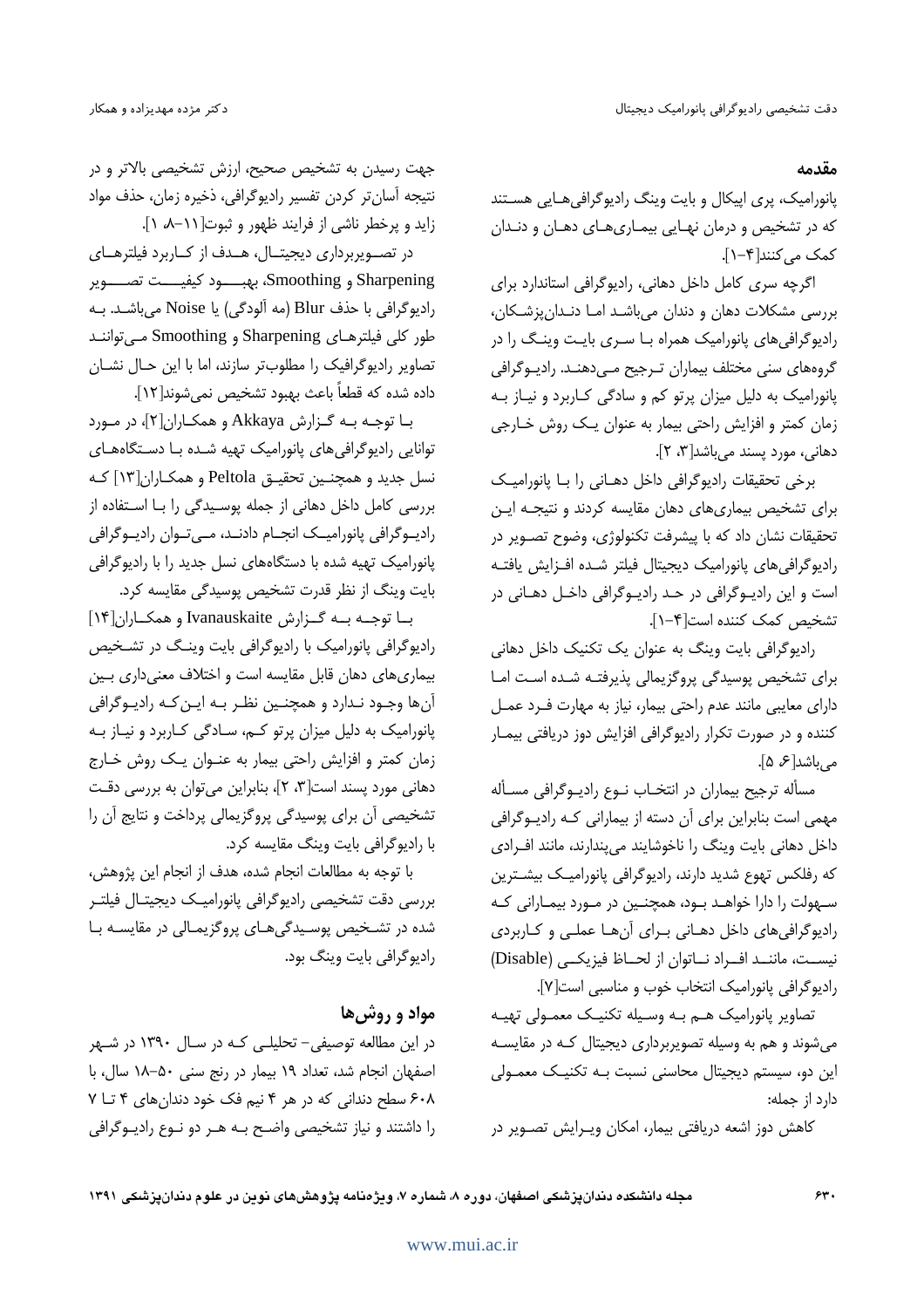یانورامیک و بایت وینگ داشتند (بیماران تحت معاینه کلینیکبی قرار گرفتند، بیماران در این مطالعه دارای پوسیدگی پروگزیمالی واضح و مشكل پريودنتال بودنـد)[۱]، از بيمـاران رضـايتنامـه کتبی که در متن آن تعداد و نوع رادیوگرافی ذکر شده بود تهیه گردید و سپس رادیوگرافی های سری کامل بایت وینگ خلفی (۴ کلیشه) و پانورامیک دیجیتال تهیه گردید.

رادیوگرافی بایت وینگ با استفاده از فیلم شماره ۲، با سرعت Esman, Kodak, USA) E) به وسيله دستگاه راديبوگرافي داخل دهـانی، (Plan meca, Helsinki, Finland) در شـرايط ۰۰ mA ،۷۰ kVp (و زمان (s) بر اساس جثه افراد تهیـه گردیـد. سپس این رادیـوگرافی هـا توسـط دسـتگاه پروسسـور اتوماتیـک VelopeX EXTRA-X Medivance instruments ) Ltdr, London, UK) و با استفاده از محلـولهـاي ظهـور و ثبوت (Tetenal, Germany) تهيه شده طبق دستور كارخانـه سازنده پردازش شدند.

رادیوگرافی پانورامیک دیجیتال با پلیت فسفری و دستگاه راديوكرافي خارج دهـاني،(Plan meca, Helsinki, Finland) و در شرایط ۰۱۲ ، ۲۰ kVp و mA بر اساس جثـه افـراد، بـه (Soredex , Helsinki, Finland) وسيله نيرمافزاهياي Scanora ،Digora و بــــــا اســــــتفاده از Optionهــــــاى Enhancement ،Noise reduction و Smooth به عنبوان فيلتر با هدف كاهش انواع مختلف Niose، تهيه گرديـد. تمـام راديوگرافي ها توسط دو راديولوژيست دهـان، فـک و صـورت خوانده شدند.

هر مشاهده گر به صورت جداگانه، در جلسات مشاهده مختلـف با فاصله دو هفته، رادیوگرافیها را بررسی کـرد. در طــول جلســات مشاهده، مشاهدهگرها نسبت به یکدیگر کاملاً Blind بودند.

رادیوگرافی های دیجیتال پانورامیک، روی یک مانیتور سوپر Sony.17inch, Japan) VGA) بســـا وضـــــوح تصـــــوير ۱۰۲۴ × ۱۰۲۴ پیکسل نمایش داده شدند. کنتراست و روشنایی تصاویر به ترتیب روی ۱۰۰ و صفر تنظیم گردید.

تمام رادیوگرافیهای بایت وینگ، در یک اتاق نیمه تاریک و روی یک نگاتوسکوپ خوانده شدند.

رادیوگرافی های پانورامیک دیجیتـال و بایـت وینـگ کـد گذاری شد و در اختیار مشاهدهگرها قرار گرفت.

یک فرم جمعآوری اطلاعات که شـامل قسـمتهـای زیـر است به مشاهدهگرها داده شد: امتیازهای داده شده به پوسیدگیها: ۱) یوسیدگی قطعاً وجود ندارد. ۲) یوسیدگی احتمالاً وجود ندارد. ۳) نامشخص. ۴) یوسیدگی احتمالاً وجود دارد. ۵) یوسیدگی قطعاً وجود دارد. همچنین در این فرم جمعآوری اطلاعات، نوع رادیــوگرافی،

كد راديوگرافي، تاريخ مشاهده، نام مشاهده گر و سطوح دنـداني مشخص شد. مشاهده گر هر سطح پروگزیمال را بررسی کـرد و یکی از امتیازات مندرج در فرم را برای آن سطح، مشخص کرد. همه رادیوگرافی ها در یک مرکز تخصصی رادیولـوژی و توسـط يک محقق آموزش ديده تهيه شد.

تصاویر تهیه شده بایت وینگ توسط فیلم یکسان تهیه شد و تصاویر بدون اشکالات تکنیکـی (از جملـه عـدم همیوشـانی سطوح پروگزیمال و …) و پردازشی وارد مطالعه شدند.

رادیوگرافی های پانورامیک دیجیتال با پلیت فسفری بدون اشکالات موقعیت و شرایط تابش وارد مطالعه شدند.

در نهایت دادهها توسط نرمافزار آماری SPSS نسخه ۱۱/۵ (version 11.5, SPSS Inc., Chicago, IL) و آزمون آماري كايا (Kappa)، Wilcoxson و محاسبه ضريب ياپايي و ضـريب همبستگی Spearman مورد تجزیه و تحلیل قرار گرفت.

#### بافتهها

درصد دادههای تشخیص پوسیدگی توسط دو مشاهدهگر محاسبه شد و به صورت جداگانه برای هر دو نوع روش رادیوگرافی (بایت وینگ و یانورامیک دیجیتال) بیان گردید.

در جدول ۱ توزیع فراوانی وضعیت پوسیدگی در دو تکنیک مورد پژوهش در كـل مشـاهدات و در جـدول ۲ توزيـع فراوانـي تطابق تشخیص در دو تکنیک مورد پـژوهش در کـل مشـاهدات آورده شده است.

برای بررسی میزان توافق بین دو مشاهدهگر، ضـریب توافـق كايا (Kappa)، براي تكنيك بايت وينگ و ديجيتـال پانوراميـك به صورت جداگانه، محاسبه شد.

مجله دانشکده دندان پزشکی اصفهان، دوره ۸، شماره ۷، ویژهنامه پژوهشهای نوین در علوم دندان پزشکی ۱۳۹۱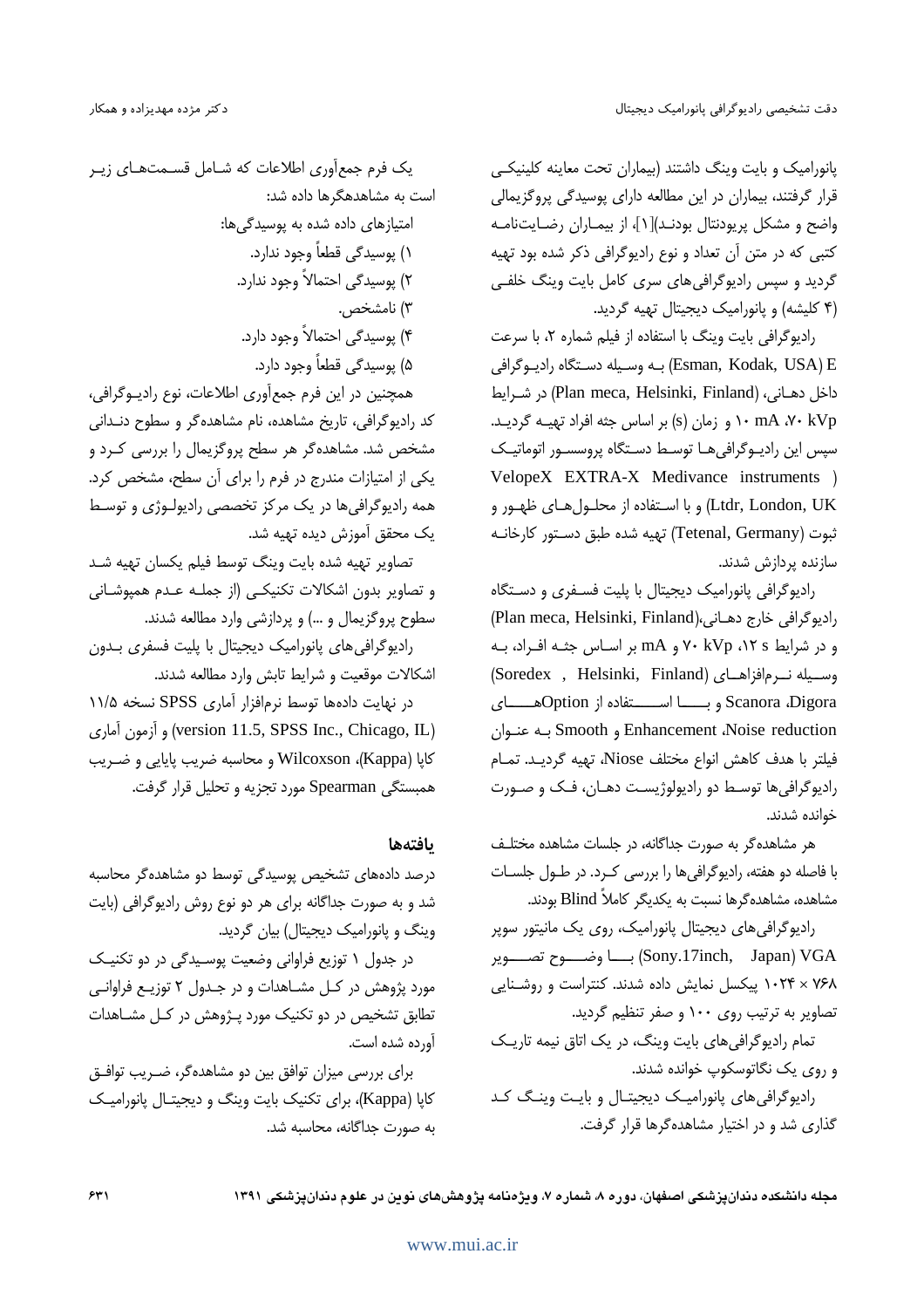در تكنيك بايت وينگ، محاسبه ضريب توافق كايا (Kappa) معادل ۸۹۵/۰ به دست آمد که نشان مبی دهـد در ایـن تکنیـک توافق بالایی بین دو مشاهدهگر در تشخیص پوسیدگی هـا وجـود .(p value <  $\cdot$ / $\cdot$  \eq. (p value <  $\cdot$ / $\cdot$ 

در تكنيك ديجيتال يانوراميك، محاسبه ضـريب توافــق كايـا (Kappa) معادل ۰/۹۰۶ به دست آمد که نشان می دهـد در ایـن تکنیک نیـز، توافـق بـالایی بـین دو مشـاهدهگـر در تشـخیص یوسیدگی ها وجود دارد (p value <  $\cdot$ /۰۰۱).

همچنین برای بررسی میزان توافق بین دو تکنیک، محاسبه ضریب Spearman نشان داد کـه بـین دو تکنیـک همبسـتگی مثبت و ضعیفی وجود دارد (p value < ۰/۰۰۱ ـ p value همین طور ضریب پایایی محاسبه شد و مقدار آن برابر با p value و p value کمتر از ۰/۰۰۱+ محاسبه شد.

توزیع فراوانی وضعیت یوسیدگی در دو تکنیک مورد پژوهش در کل مشاهدات محاسبه شد (جدول ۱). با مشاهده جـدول و بـر اساس آزمون Wilcoxson میتوان دریافت که بین توزیع فراوانی وضعیت پوسیدگی در دو تکنیک تفـاوت معنـیدار وجـود .(p value =  $\cdot$ / $\cdot$   $\cdot$   $\cdot$  )  $\cdot$  ).

همچنین توزیع فراوانی تطابق تشخیص در دو تکنیک مورد پژوهش محاسبه شد (جدول ۲). با مشاهده جدول و بـر اسـاس آزمون كاپا (Kappa) و همچنين محاسـبه ضـريب كاپـا (Kappa) که مقدار آن برابر بود با ۰/۲۹۳ و همچنین بر اساس محاسبه ضریب همبستگی Spearman و ضـریب پایـایی کـه مقادیر آنها به ترتیب برابر بود با ۰/٣۴۵ و ٠/٣۴٣، میتوان دریافت که بین توزیع فراوانی تطابق تشخیص در دو تکنیک مورد پژوهش تفاوت معنی دار وجود دارد (p value <  $\cdot$ /۰۰۱).

| جدول ۱. توزیع فراوانی وضعیت پوسیدگی در دو تکنیک مورد پژوهش در کل مشاهدات |  |  |  |  |  |
|--------------------------------------------------------------------------|--|--|--|--|--|
|--------------------------------------------------------------------------|--|--|--|--|--|

| مقدار کل                                                           | تكنيك ديجيتال يانوراميك | تكنيك بايت وينگ             | وضعيت پوسيدگي                  |  |
|--------------------------------------------------------------------|-------------------------|-----------------------------|--------------------------------|--|
| تعداد (درصد)                                                       | تعداد (درصد)            | تعداد (درصد)                |                                |  |
| 9.00 (VA/0)                                                        | $f\Delta Y$ ( $Yf/Y$ )  | $\Delta$ -۳ ( $\Delta$ ۲/۷) | ۱– پوسیدگی قطعاً وجود ندارد    |  |
|                                                                    | ٠                       |                             | ٢– پوسيدگي احتمالاً وجود ندارد |  |
|                                                                    |                         |                             | ٣– نامشخص                      |  |
| 59 (F/9)                                                           | FT(5/9)                 | $Y(X/\lambda)$              | ۴– پوسیدگی احتمالاً وجود دارد  |  |
| $Y - Y (19/9)$                                                     | 114 (11/1)              | $M(Nf/\Delta)$              | ۵– پوسیدگی قطعاً وجود دارد     |  |
| $\left( \mathcal{V}\right)$ $\mathcal{V}\left( \mathcal{V}\right)$ | $5.1$ $(1 \cdot \cdot)$ | $5.1$ $(1 \cdot \cdot)$     | مقدار کل                       |  |

### جدول ۲. توزیع فراوانی تطابق تشخیص در دو تکنیک مورد پژوهش در کل مشاهدات

| مقدار کل<br>تعداد (درصد)        | ۵− يوسيدگ <i>ي</i><br>قطعأ وجود                                     | ۴- يوسيدگ <i>ي</i><br>احتمالاً وجود دارد.                                                                                                                                                                                         | ۰۳ نامشخص.<br>تعداد (درصد)                              | ۲- يوسيدگ <i>ي</i><br>احتمالأ وجود                                                                                                                                                                                                 | ۱ – يوسيدگ <i>ي</i><br>قطعأ وجود                              | وضعیت پوسیدگی به دست<br>أمده توسط راديوگرافي |
|---------------------------------|---------------------------------------------------------------------|-----------------------------------------------------------------------------------------------------------------------------------------------------------------------------------------------------------------------------------|---------------------------------------------------------|------------------------------------------------------------------------------------------------------------------------------------------------------------------------------------------------------------------------------------|---------------------------------------------------------------|----------------------------------------------|
|                                 | دارد. تعداد                                                         | تعداد (درصد)                                                                                                                                                                                                                      |                                                         | ندارد. تعداد                                                                                                                                                                                                                       | ندارد. تعداد                                                  | ديجيتال پانوراميک وضعيت                      |
|                                 | (درصد)                                                              |                                                                                                                                                                                                                                   |                                                         | (درصد)                                                                                                                                                                                                                             | (درصد)                                                        | پوسیدگی به دست آمده توسط                     |
|                                 |                                                                     |                                                                                                                                                                                                                                   |                                                         |                                                                                                                                                                                                                                    |                                                               | رادیوگرافی بایت وینگ                         |
| $\Delta$ -۳ ( $\lambda$ ۸۲/۷)   | $5.$ ( $29/9$ )                                                     |                                                                                                                                                                                                                                   | $\Gamma V \left( \frac{\dot{r}}{\dot{r}}  S  \right)$ . |                                                                                                                                                                                                                                    | $*F.5(X.55 A)$                                                | ۱– پوسیدگی قطعاً وجود ندارد.                 |
|                                 |                                                                     |                                                                                                                                                                                                                                   |                                                         |                                                                                                                                                                                                                                    |                                                               | تعداد (درصد)                                 |
|                                 |                                                                     | $\sigma$ , and the set of the set of the set of the set of the set of the set of the set of the set of the set of the set of the set of the set of the set of the set of the set of the set of the set of the set of the set of t |                                                         |                                                                                                                                                                                                                                    |                                                               | ٢– پوسيدگي احتمالاً وجود ندارد.              |
|                                 |                                                                     |                                                                                                                                                                                                                                   |                                                         |                                                                                                                                                                                                                                    |                                                               | تعداد (درصد)                                 |
|                                 |                                                                     | $\sigma$ , and the second constraints are the second constraint of the second constraints of $\sigma$                                                                                                                             |                                                         |                                                                                                                                                                                                                                    |                                                               | ٣- نامشخص. تعداد (درصد)                      |
|                                 | $Y(X,Y X)$ $Y(X,Y Y)$                                               | $*Y(X \cdot  Y)$                                                                                                                                                                                                                  |                                                         | $\lambda(\frac{1}{2} \lambda/\overline{r})$                                                                                                                                                                                        |                                                               | ۴- پوسیدگی احتمالاً وجود دارد.               |
|                                 |                                                                     |                                                                                                                                                                                                                                   |                                                         |                                                                                                                                                                                                                                    |                                                               | تعداد(درصد)                                  |
| $\lambda\lambda$ (% $\lambda$ ) | $*Y (X Y)$                                                          | $\forall$ $(\n2 \cdot \n2)$                                                                                                                                                                                                       |                                                         | $\mathcal{L}(\mathcal{L}, \mathcal{L}/\mathcal{T})$                                                                                                                                                                                |                                                               | ۵- پوسیدگی قطعاً وجود دارد.                  |
|                                 |                                                                     |                                                                                                                                                                                                                                   |                                                         |                                                                                                                                                                                                                                    |                                                               | تعداد (درصد)                                 |
| $5.1$ (% ))                     | $\mathcal{W} \left( \mathcal{W} \right) \left( \mathcal{W} \right)$ | $\mathfrak{kr}\ (\mathcal{V}\ \mathcal{F}/\mathfrak{q})$                                                                                                                                                                          |                                                         | $\bullet$ . The contract of the contract of the contract of the contract of the contract of the contract of the contract of the contract of the contract of the contract of the contract of the contract of the contract of the co | $\mathfrak{r}$ at $(\rlap{.}'$ v $\mathfrak{r}/\mathfrak{r})$ | مقدار كل تعداد (درصد)                        |

.<br>\* مقادیر مذکور، تطابق تشخیص دو تکنیک در وضعیتهای مختلف پوسیدگی می باشد.

مجله دانشکده دندانپزشکی اصفهان، دوره ۸، شماره ۷، ویژهنامه پژوهشهای نوین در علوم دندانپزشکی ۱۳۹۱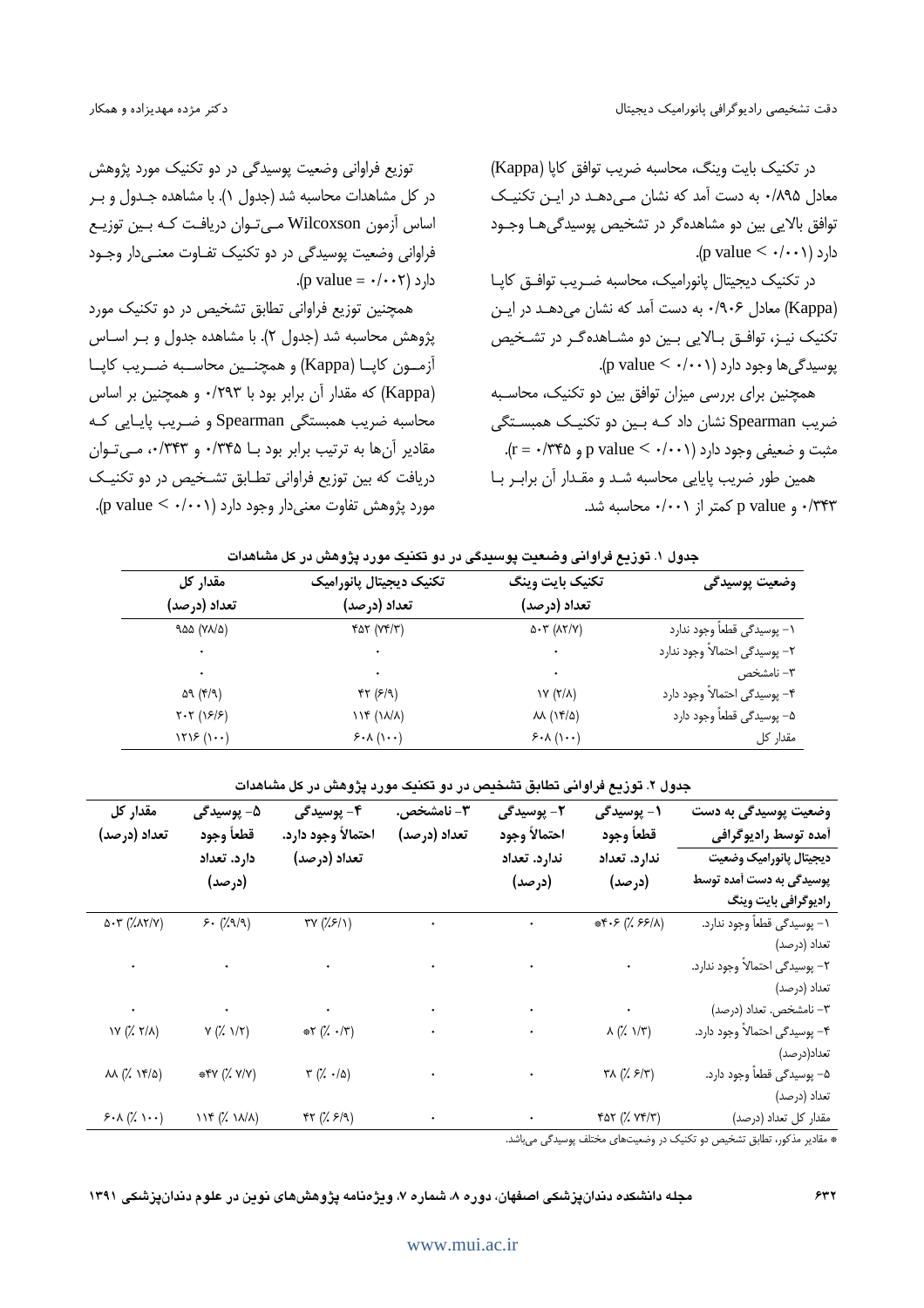ىحث

رادیوگرافی ها ابزار مورد استفاده برای تشخیص پوسیدگی دنـدانی هستند. با این که معاینه کلینیکی یک روش مؤثر برای تشخیص ضايعات يوسيدگي روي سطوح لينگوال، لبيال، باكـال و اكلـوزال است اما برای ضایعات کوچک روی سطوح پروگزیمال بـه علـت عدم دسترسی و عدم دید مستقیم نمی تواند مورد استفاده باشد.

تشخیص به موقع پوسیدگیهای بین دندانی باعث میشـود كه درمان اين ضايعات سادهتر انجام شـده و از پيشـرفت آنهـا جلوگیری شود. بنابراین تشخیص ضایعات پوسیدگی بین دندانی با استفاده از رادیوگرافی ارزشمند است[۲].

بر اساس تحقيـق Mestriner و همكـاران[۱۵] و Gabre و همکـاران[۱۶] مـی تـوان دریافـت کـه دنـدان پزشـکان در مـورد پوسیدگی ها بیشتر مایل به تجویز رادیوگرافی بایت وینگ هستند.

به طور کلی انتخاب روش رادیوگرافی برای به دست آوردن اطلاعات تشخیصی با ارزش، در حالی که حداقل اشعه به بیمـار بتابد مهم است و بر اسـاس تحقيــق Akkaya و همكــاران[٢]، دوز دریافتی بیمار از رادیوگرافی پانورامیک دیجیتال بـه دسـت آمده از پلان مکا، نزدیک به دوز دریافتی توسط یک فیلم پـری اپیکال و یک فیلم بایت وینگ است.

با توجه به گزارش Akkaya و همکاران[۲] در مورد توانایی رادیوگرافی های پانورامیک تهیه شده با دستگاههای نسل جدید و همچنین تحقیق Peltola و همکاران[۱۳] که بررسـی کامـل داخل دهانی از جملـه پوسـیدگی را بـا اسـتفاده از رادیـوگرافی پانورامیک انجام داد، می توان رادیوگرافی پانورامیک تهیه شده با دستگاههای نسل جدید را با رادیوگرافی بایت وینگ از نظـر قدرت تشخیص پوسیدگی مقایسه کرد.

بـا بررسـي تحقيـق Pontual و همكـاران[١٧] مـيتـوان دریافت کـه دقـت تشخیصـی رادیـوگرافی هـای دیجیتـال در تشخیص بیمـاریِهـای دهـان، برابـر و گـاهی حتـی بـالاتر از رادیوگرافی های معمولی است، همچنین نظر به این کـه بعضـی محققین به بررسی محاسن سیستم دیجیتال نسبت به معمـولی پرداختند و به این نتیجه رسیدند که محاسن سیستم دیجیتال از طريق سيستم معمولي قابل دستيابي نيست[٢٠-١٨]؛ بنـابراين تـرجيح بـر آن اسـت بـه جـاى سيسـتم معمـولى از سيسـتم یانورامیک دیجیتال در تشخیص پوسیدگی استفاده شود.

نتایج این تحقیق نشان داد که بین توزیع فراوانـی درجـات پوسیدگی و همچنین بین توزیع فراوانی تطابق تشـخیص در دو تكنيك مورد پژوهش، تفاوت معنىدار وجـود دارد، يعنـى دقـت تشخیصـی رادیـوگرافی پانورامیـک دیجیتـال فیلتـر شـده در تشــخیص در پوســیدگی هــای پروگزیمــالی در مقایســه بــا رادیوگرافی بایت وینگ که رادیوگرافی استاندارد طلایی مے باشد، پایین بود.

نتايج تحقيق حاضر با مطالعات مهدى زاده و مهدوى[٢١] مطابقت داشت، آنها نیز در تحقیق خود به این نتیجه رسـیدند کــه دقــت راديـــوگرافي پانوراميـــک معمـــولي در تشـــخيص یوسیدگی های پروگزیمالی در مقایسه با رادیوگرافی بایت وینگ پایینتر است.

همجنـــين ايـــن تحقيـــق نتـــايج مطالعـــات Akkaya و همكاران[٢] را تأييد مي كند. نتايج مطالعات اين افراد نشان داده بود که دقت تشخیصی رادیوگرافی های سری کامل داخل دهانی با رادیوگرافیهای پانورامیک و بایت وینگ بـه طـور همزمان یکسان است و پانورامیک به تنهایی دقت کمتـری در تشخیص پوسیدگی پروگزیمال دارد.

نتايج تحقيق حاضـر بـا نتــايج تحقيقـي كــه Akarslan و همکاران[۱] در رابطه با مقایسه قـدرت تشخیصـی رادیـوگرافی بایت وینگ، پری اپیکال و پانورامیک دیجیتـال فیلتـر شـده و فيلتر نشده انجام دادند يكسان بود چون آنها نيز به اين نتيجه رسیدند که دقت تشخیصی رادیوگرافی پانورامیک دیجیتال از رادیوگرافی های بایت وینگ معمـولی و پـری اپیکـال معمـولی يايين تر است.

با وجودی که Akkaya و همکاران[۲] گزارش کردنـد کـه در میان دستگاههای پانورامیک گردشـی، پـلان مکـا، بهتـرین تصویر رادیوگرافی را برای زوایای بین پروگزیمـالی در نـواحی كـانين و پرمولرهـا دارد، امـا مطـابق بـا تحقيــق حاضـر حتــى رادیوگرافی های پانورامیک که با این دستگاه فـراهم شـده بـود برای کشف ضایعات پوسیدگی پروگزیمالی دقیق نبود.

در ضــــمن بــــا توجــــه بــــه مطالعــــه Ivanauskaite و همكاران[۱۴] كه بيانگر قابل مقايسه بودن و عدم وجود رابطه معنی دار بین رادیوگرافی پانورامیک با بایت وینگ بود، پیشـنهاد مهنشود راديوگرافى هاى پانوراميك تهيـه شـده بـا ديگـر

مجله دانشکده دندان پزشکی اصفهان، دوره ۸، شماره ۷، ویژهنامه پژوهشهای نوین در علوم دندان پزشکی ۱۳۹۱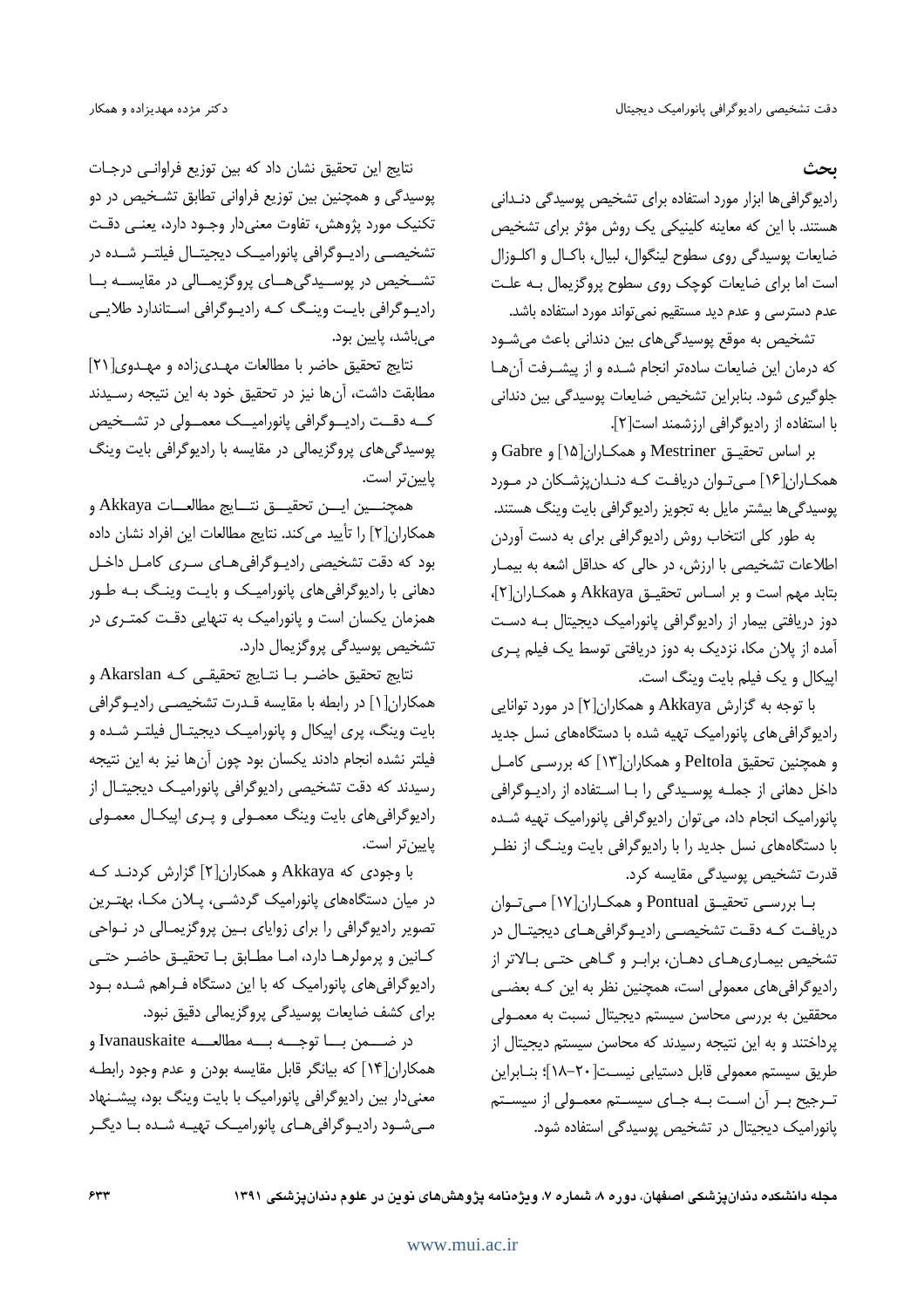با توجه به محدودیتهای این مطالعیه در انتخیاب روش استاندارد طلایی، که رادیـوگرافی بایـت وینـگ بـود، پیشـنهاد می شود در مطالعات بعدی روش های دیگری مانند دید مستقیم از طریق معاینه کلینیکی نیز به عنوان روش استاندارد طلایبی در نظر گرفته شود.

نتبجه گیری

با توجه به نتایج این مطالعه، رادیـوگرافی دیجیتـال پانورامیـک فيلتر شده دقت تشخيصي پايين تري نسبت به راديوگرافي بايت وینگ در تشخیص پوسیدگیهای پروگزیمالی دارد. دستگاههای نسل جدید نیز از نظر قـدرت تشـخیص پوسـیدگی مورد بررسی قرار گیرند.

با توجه به تحقیق مهـدیزاده و همکـاران[۲۲]،کـه بیـانگر دقت بالاتر سیستم دیجیتال Schick در حالت وضوح استاندارد در مقایسه با سیستم Soredex بود، پیشنهاد می شود کـه ایـن سیستم دیجیتـال از نظـر قـدرت تشـخیص پوسـیدگی هـای یروگزیمالی با رادیوگرافی بایت وینگ معمولی مقایسه شود. به دلیل آن کـه در سـال هـای اخیـر حیطـه تصـویربرداری

دیجیتال بسیار گسترده شده است، پیشنهاد میشود این تحقیق به وسیله دستگاههای دیجیتال جدیدتر و با نرمافزارهای جدیدتر و پیشرفتهتر مورد بررسی قرار گیرد.

#### **References**

- 1. Akarslan ZZ, Akdevelioglu M, Gungor K, Erten H. A comparison of the diagnostic accuracy of bitewing, periapical, unfiltered and filtered digital panoramic images for approximal caries detection in posterior teeth. Dentomaxillofac Radiol 2008; 37(8): 458-63.
- 2. Akkaya N, Kansu O, Kansu H, Cagirankaya LB, Arslan U. Comparing the accuracy of panoramic and intraoral radiography in the diagnosis of proximal caries. Dentomaxillofac Radiol 2006: 35(3): 170-4.
- 3. Flint DJ, Paunovich E, Moore WS, Wofford DT, Hermesch CB. A diagnostic comparison of panoramic and intraoral radiographs. Oral Surg Oral Med Oral Pathol Oral Radiol Endod 1998; 85(6): 731-5.
- 4. Lundeen RC, McDavid WD, Barnwell GM. Proximal surface caries detection with direct-exposure and rare earth screen/film imaging. Oral Surg Oral Med Oral Pathol 1988; 66(6): 734-45.
- 5. Khan EA, Tyndall DA, Caplan D. Extraoral imaging for proximal caries detection: Bitewings vs scanogram. Oral Surg Oral Med Oral Pathol Oral Radiol Endod 2004; 98(6): 730-7.
- 6. Beideman RW, Johnson ON, Alcox RW. A study to develop a rating system and evaluate dental radiographs submitted to a third party carrier. J Am Dent Assoc 1976; 93(5): 1010-3.
- 7. Taylor-Weetman K, Wake B, Hyde C. Comparison of panoramic and bitewing radiography for the detection of dental caries: a systematic review of diagnostic tests. West Midlands Health Technology Assessment Group Report 2002; 36.
- 8. Shrout MK, Russell CM, Potter BJ, Powell BJ, Hildebolt CF. Digital enhancement of radiographs: can it improve caries diagnosis? J Am Dent Assoc 1996; 127(4): 469-73.
- 9. Analoui M. Radiographic image enhancement. Part I: spatial domain techniques. Dentomaxillofac Radiol 2001;  $30(1): 1-9.$
- 10. Analoui M. Radiographic digital image enhancement. Part II: transform domain techniques. Dentomaxillofac Radiol 2001; 30(2): 65-77.
- 11. Mol A. Image processing tools for dental applications. Dent Clin North Am 2000; 44(2): 299-318.
- 12. White SC, Pharoah MJ. Oral Radiology: Principles and interpretation. 6<sup>th</sup> ed. Philadalphia: Elsevier Health Sciences; 2008. p. 87.
- 13. Peltola JS, Venta I, Haahtela S, Lakoma A, Ylipaavalniemi P, Turtola L. Dental and oral radiographic findings in first-year university students in 1982 and 2002 in Helsinki, Finland. Acta Odontol Scand 2006; 64(1): 42-6.
- 14. Ivanauskaite D, Lindh C, Rangne K, Rohlin M. Comparison between Scanora panoramic radiography and bitewing radiography in the assessment of marginal bone tissue. Stomatologija  $2006; 8(1)$ : 9-15.
- 15. Mestriner SF, Pardini LC, Mestriner WJ. Impact of the bitewing radiography exam inclusion on the prevalence of dental caries in 12-year-old students in the city of Franca, Sao Paulo, Brazil. J Appl Oral Sci 2006; 14(3):  $167 - 71.$
- 16. Gabre P, Birring E, Gahnberg L. A 20-year study of dentists' and dental hygienists' assessment of dental caries lesions in bite-wing radiographs. Swed Dent J 2006; 30(1): 35-42.
- مجله دانشکده دندانیزشکی اصفهان، دوره ۸، شماره ۷، ویژهنامه یژوهشهای نوین در علوم دندانیزشکی ۱۳۹۱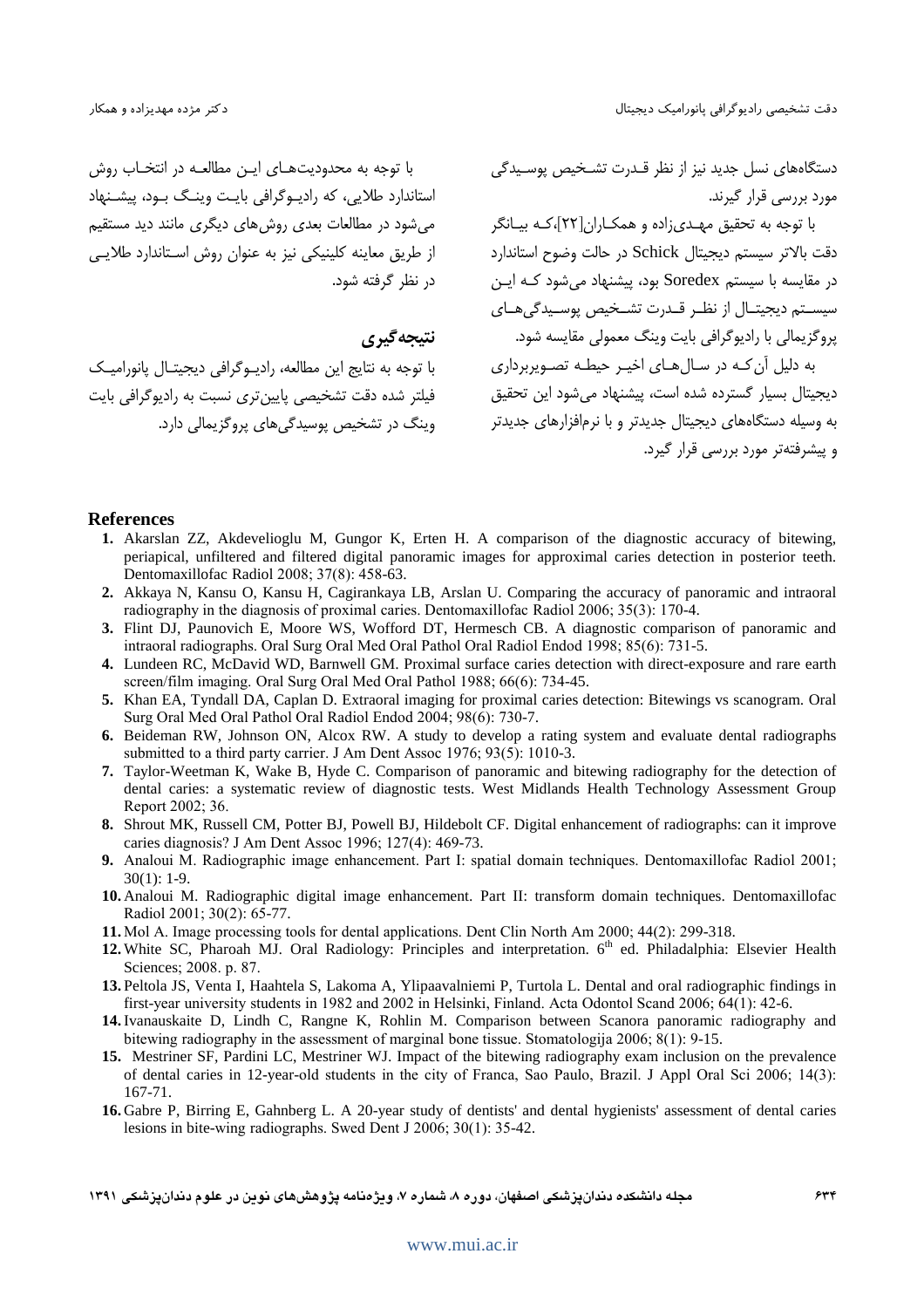- 17. Pontual AA, De Melo DP, De Almeida SM, Boscolo FN, Haiter NF. Comparison of digital systems and conventional dental film for the detection of approximal enamel caries. Dentomaxillofac Radiol 2010;  $39(7)$ :  $431-6$ .
- 18. van der Stelt PF. Better imaging: the advantages of digital radiography. J Am Dent Assoc 2008; 139(Suppl): 7S-13S.
- 19. van der Stelt PF. Filmless imaging: the uses of digital radiography in dental practice. J Am Dent Assoc 2005; 136(10): 1379-87.
- 20. Kal BI, Baksi BG, Dundar N, Sen BH, Effect of various digital processing algorithms on the measurement accuracy of endodontic file length. Oral Surg Oral Med Oral Pathol Oral Radiol Endod 2007; 103(2): 280-4.
- 21. Mahdizadeh M, Mahdavi E. Comprasion the diagnostic accuracy of panoramic and bite wing in detection of approximal caries. [Thesis]. Isfahan, Iran: School of Dentistry, Islamic Azad University, Khorasgan Branch; 2008.
- 22. Mahdezadeh M, Torabinia N, Keshani F, Kheirkhahi M. Evaluation of accuracy of two digital radiography systems in two high-resolution and standard modes in the diagnosis of interproximal caries. J Isfahan Dent Sch  $2012$ ; 7(5): 505-10.